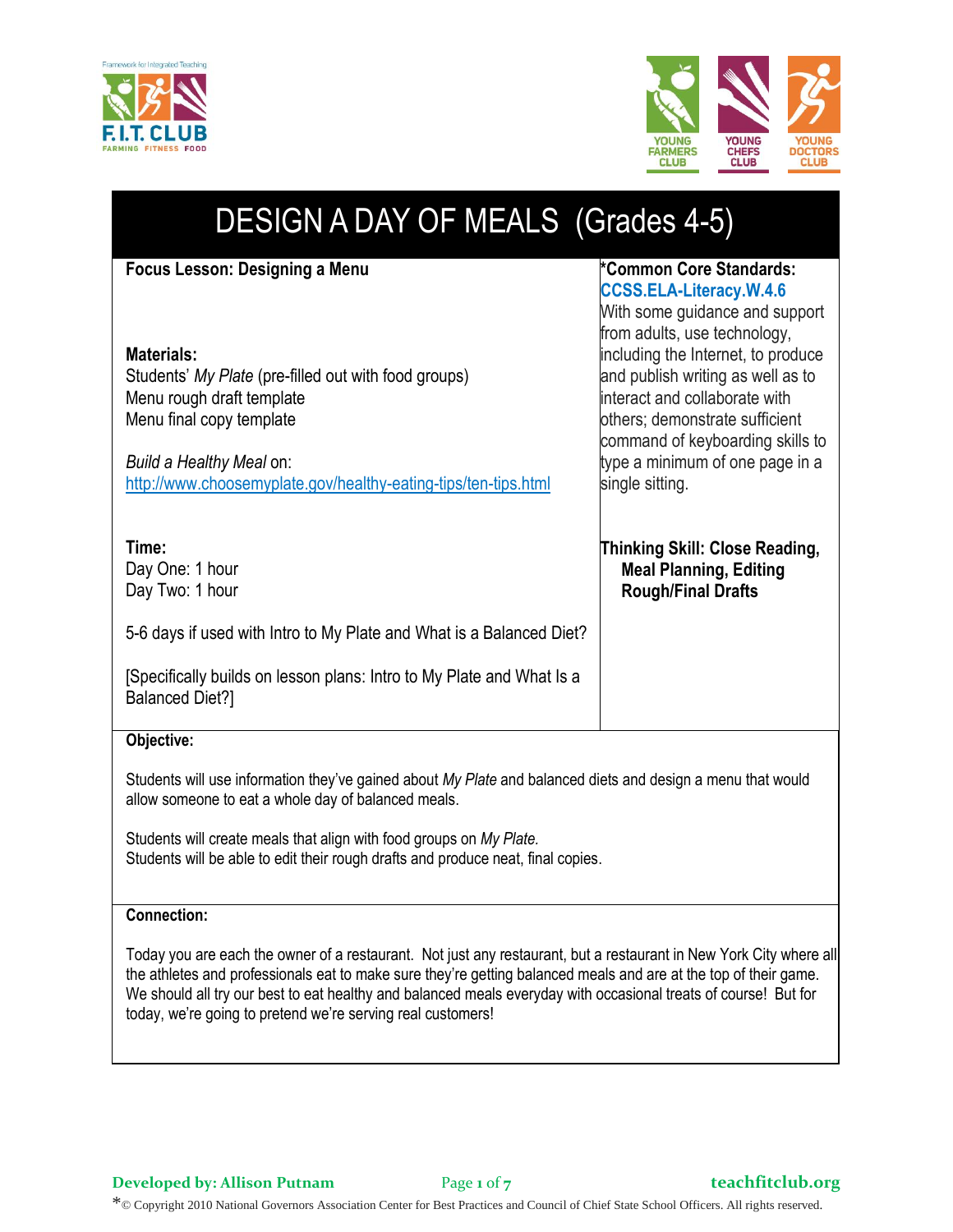



#### **Explicit Instruction:**

What do we already know about a balanced diet? -What diagram can we use to help us figure out a balanced diet (My Plate)?

-Read *Build a Healthy Meal* as a class and write the 10 tips for healthy meals on Smartboard.

-How many meals a day should we serve? -What food groups should we be serving the most of? The least of?

#### **Guided Practice:**

Our first task: pick your favorite athlete or role model you're going to be serving today. I am going to choose David Ortiz.

- be prepared to help students figure out the names of specific people
- they may also pick cartoon characters

Alright, now, everybody is in charge of one breakfast, one lunch, and one dinner for your role model. Remember it should be as balanced as you can make it or your customer will not be pleased. We'll first do rough drafts of our menus, and then make some more professional looking.

Demonstrate on the board how you might outline a breakfast meal. Emphasize referencing *My Plate* while you're creating your meal.

#### **Independent Practice:**

Pass out menu outlines and 2-column Notes table for students to organize their meals.

Have students pull out their *My Plates*

Turn students loose to work on their meals

Walk around the room and assist students who are indecisive on what to serve

- What are some of your favorite meals your mom or dad makes for you?
	- How could you make that healthier but still taste good?
- Can you come up with a creative name for that?

DAY TWO:

Have students pull out their rough draft menus.

Pass out pages for final copies

- Encourage neat handwriting, etc.
- Older students may be able to type on the computer instead of hand writing
- Students may decorate their menus

**Reflection – Group Share:**

Compile student menus and place on a bulletin board.

Have students share their menus with 2-3 others and discuss why their plan was balanced.

**Developed by: Allison Putnam** Page 2 of 7 **Page 1** *teachfitclub.org*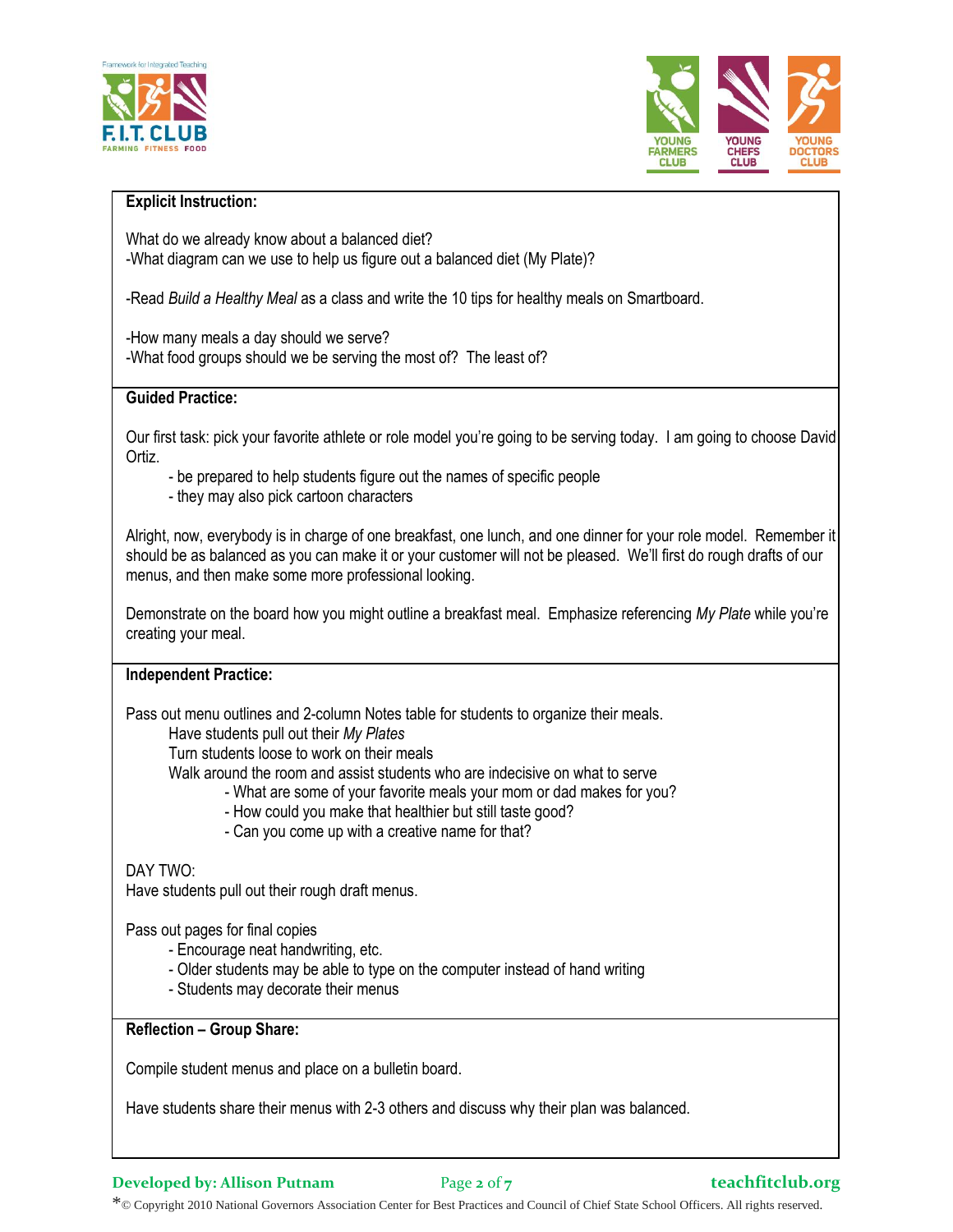



### **Reading List:**

http://www.choosemyplate.gov/food-groups/ [http://kidshealth.org/kid/nutrition/food/pyramid.html#](http://kidshealth.org/kid/nutrition/food/pyramid.html)

*Build a Healthy Meal* on: http://www.choosemyplate.gov/healthy-eating-tips/ten-tips.html

#### KidsHealth.org

 Learning About Proteins Learning About Carbohydrates Food Guide Pyramid Becomes a Plate

#### ChooseMyPlate.gov

 Add more Vegetables to Your Day Focus on Fruits

### **Teacher Note:**

The USDA is using My Plate now in place of Food Pyramid. Information on the different food groups can be learned from either source (Plate or Pyramid).

The website- www.Choosemyplate.gov is a great resource for teachers, kids and parents.

This lesson plan pairs well with Intro To My Plate and What is a Balanced Diet. It assumed that these lessons or this knowledge base has been acquired prior to attempting this lesson plan.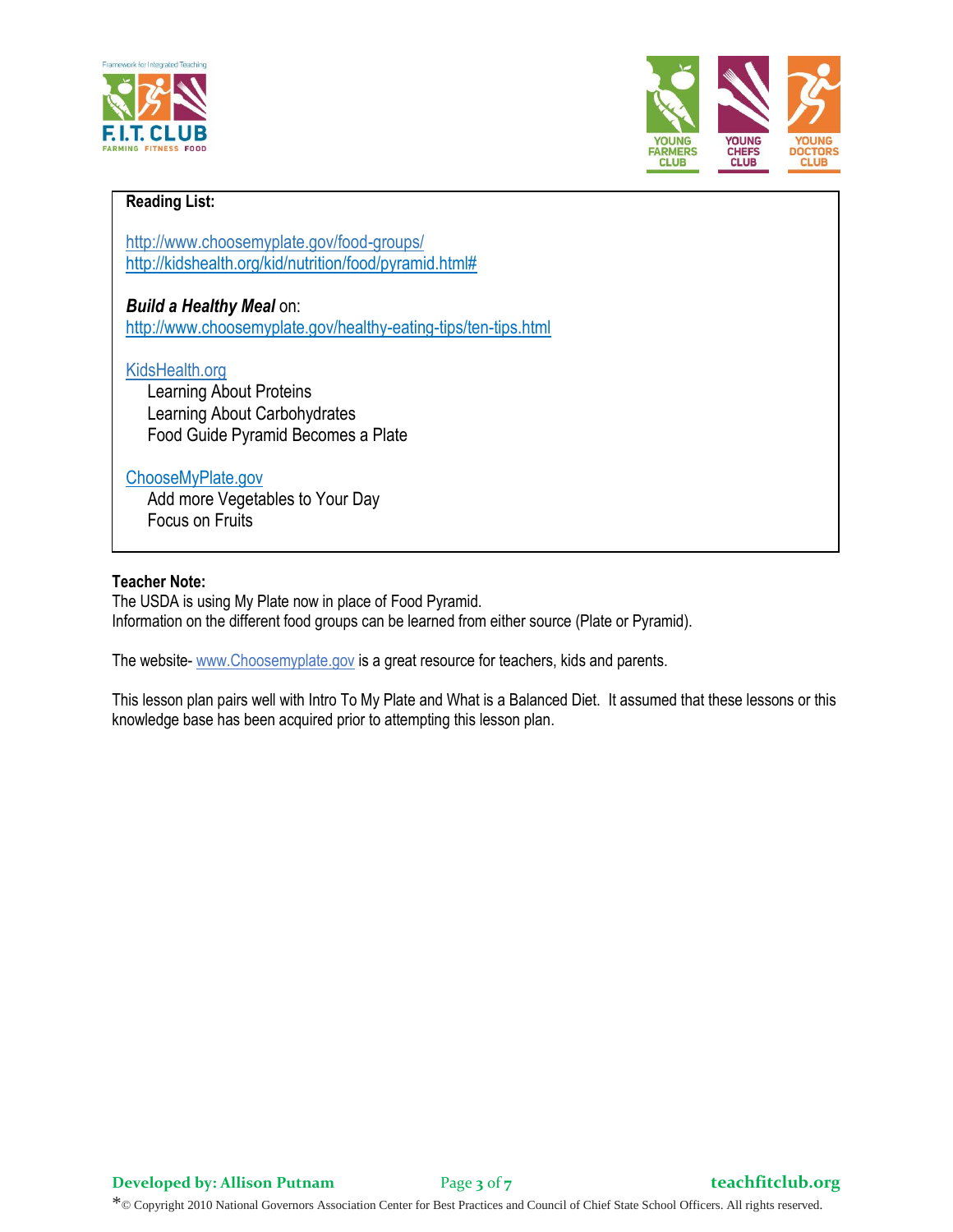



| s Menu for          |  |                   |  |
|---------------------|--|-------------------|--|
| <b>Student Name</b> |  | Role Model's Name |  |
|                     |  |                   |  |
|                     |  |                   |  |
| <b>Breakfast</b>    |  |                   |  |
|                     |  |                   |  |
|                     |  |                   |  |
|                     |  |                   |  |
|                     |  |                   |  |
|                     |  |                   |  |

## **Lunch:**

### **Dinner:**

| <b>DUULLA</b>       |  |  |  |
|---------------------|--|--|--|
|                     |  |  |  |
|                     |  |  |  |
|                     |  |  |  |
|                     |  |  |  |
|                     |  |  |  |
|                     |  |  |  |
|                     |  |  |  |
|                     |  |  |  |
|                     |  |  |  |
|                     |  |  |  |
|                     |  |  |  |
|                     |  |  |  |
|                     |  |  |  |
|                     |  |  |  |
|                     |  |  |  |
|                     |  |  |  |
|                     |  |  |  |
|                     |  |  |  |
|                     |  |  |  |
| Dessert (optional): |  |  |  |
|                     |  |  |  |
|                     |  |  |  |
|                     |  |  |  |

**Developed by: Allison Putnam** Page **4** of **7 teachfitclub.org**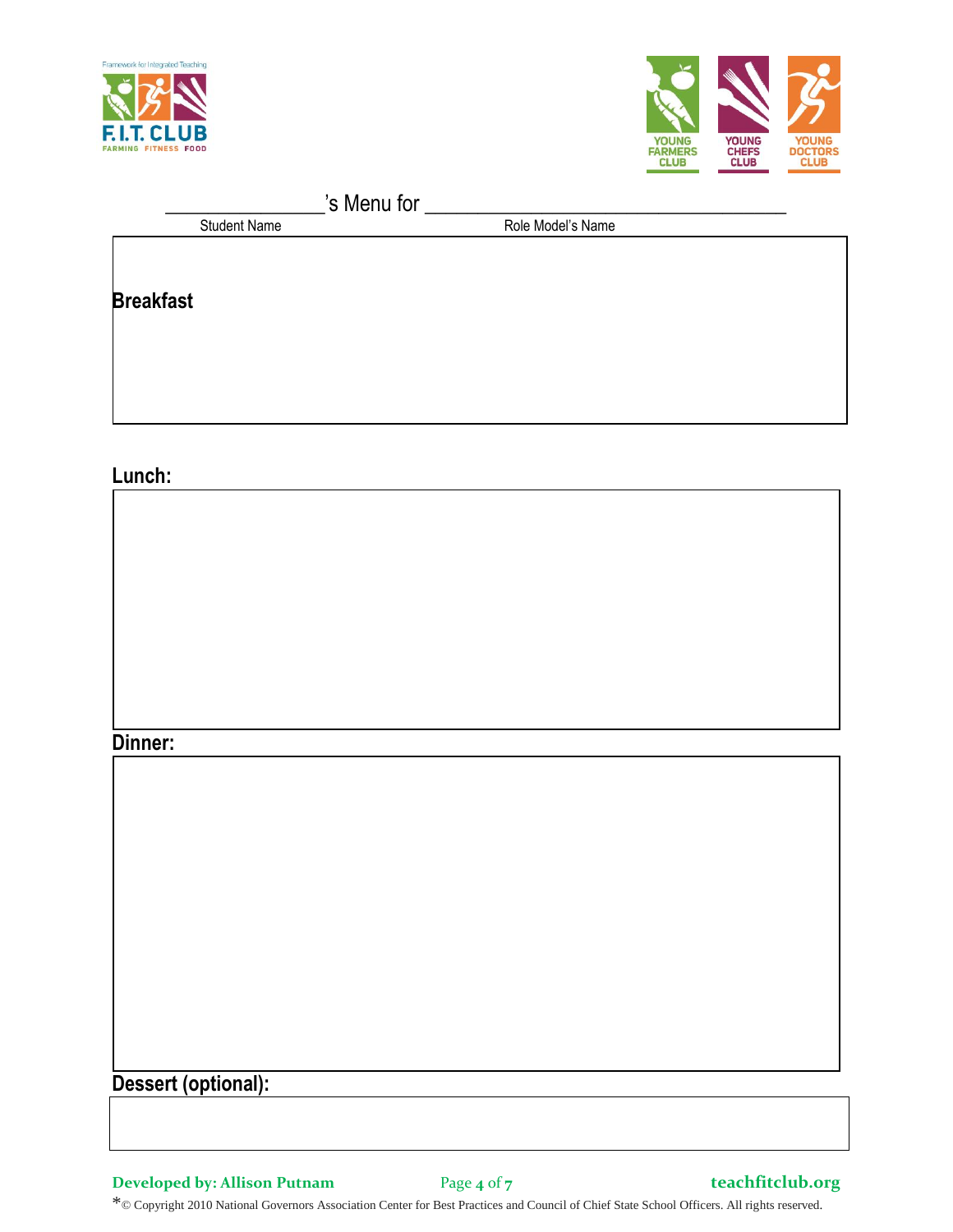



*MENU* 

Created by: Created for:

BREAKFAST

LUNCH

DINNER

DESSERT

**Developed by: Allison Putnam** Page **5** of **7 teachfitclub.org**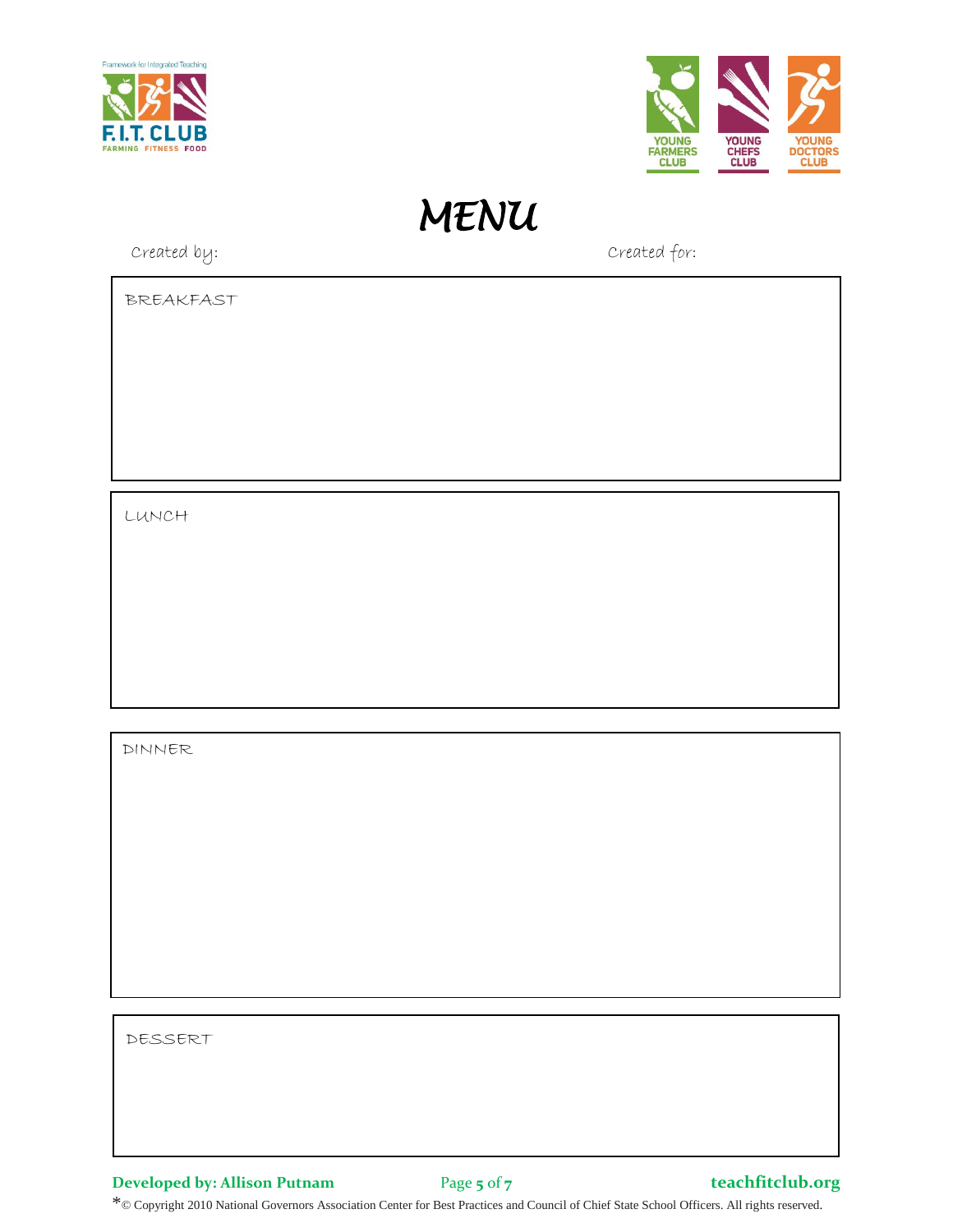



# **NOTES**

**Meal Planning a Balanced Diet with the Food Groups**

| <b>Food Group</b> | <b>Foods on Your Menu</b> |
|-------------------|---------------------------|
| <b>Vegetables</b> | <b>Breakfast</b>          |
|                   | <b>Lunch</b>              |
|                   | <b>Dinner</b>             |
| <b>Fruits</b>     | <b>Breakfast</b>          |
|                   | Lunch                     |
|                   | <b>Dinner</b>             |
| <b>Grains</b>     | <b>Breakfast</b>          |
|                   | <b>Lunch</b>              |
|                   | <b>Dinner</b>             |
| <b>Proteins</b>   | <b>Breakfast</b>          |
|                   | Lunch                     |
|                   | <b>Dinner</b>             |
| <b>Dairy</b>      | <b>Breakfast</b>          |
|                   | Lunch                     |
|                   | <b>Dinner</b>             |

**Developed by: Allison Putnam** Page **6** of **7 teachfitclub.org**